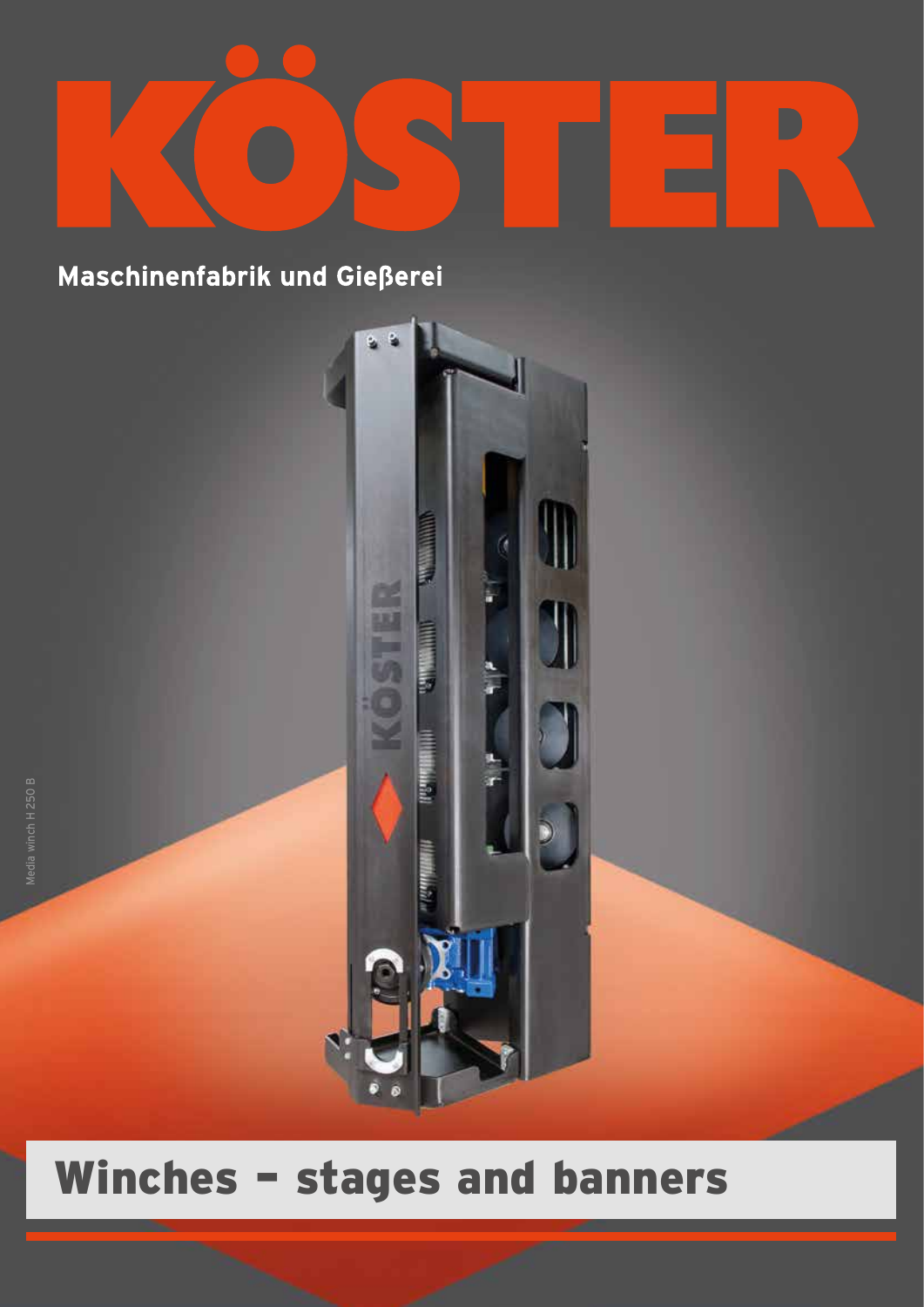## The view backstage Modern stage technology for light, sound and movement

A performance will be successful if all of the movements on stage are perfectly coordinated. Extremely heavy loads are sometimes suspended above the actors' heads<mark>.</mark> **Unlimited safety and flexible control systems – the big stages of the world put their trust in winch technology from** KÖSTER**.**

**KÖSTER** is a specialist in the development and production of winches and accessories. for public areas in which persons are standing beneath heavy loads. Experience and competence in the planning and manufacture of stage winches are the guarantee of safety and long-term functionality.





The scenery is moved simultaneously using four winches with amazing cable control, using a battery-powered drive and, in another stage of expansion, using an electric drive.

## **Lightweight, mobile and cost-effective. The new media winch.** 6 7 8

**Our new modular point hoist winch WA 250 B has an extremely compact design. Its vertical arrangement makes it possible to vary the height of the drums.** 

This media winch impresses with its compact design, ease of handling and quick and easy installation. It has a modular design, and can therefore be adapted to practically any customer requirement in an uncomplicated and above all cost-effective way.

This makes this mobile, lightweight media winch extremely interesting to small theatres, theatre clubs and schools.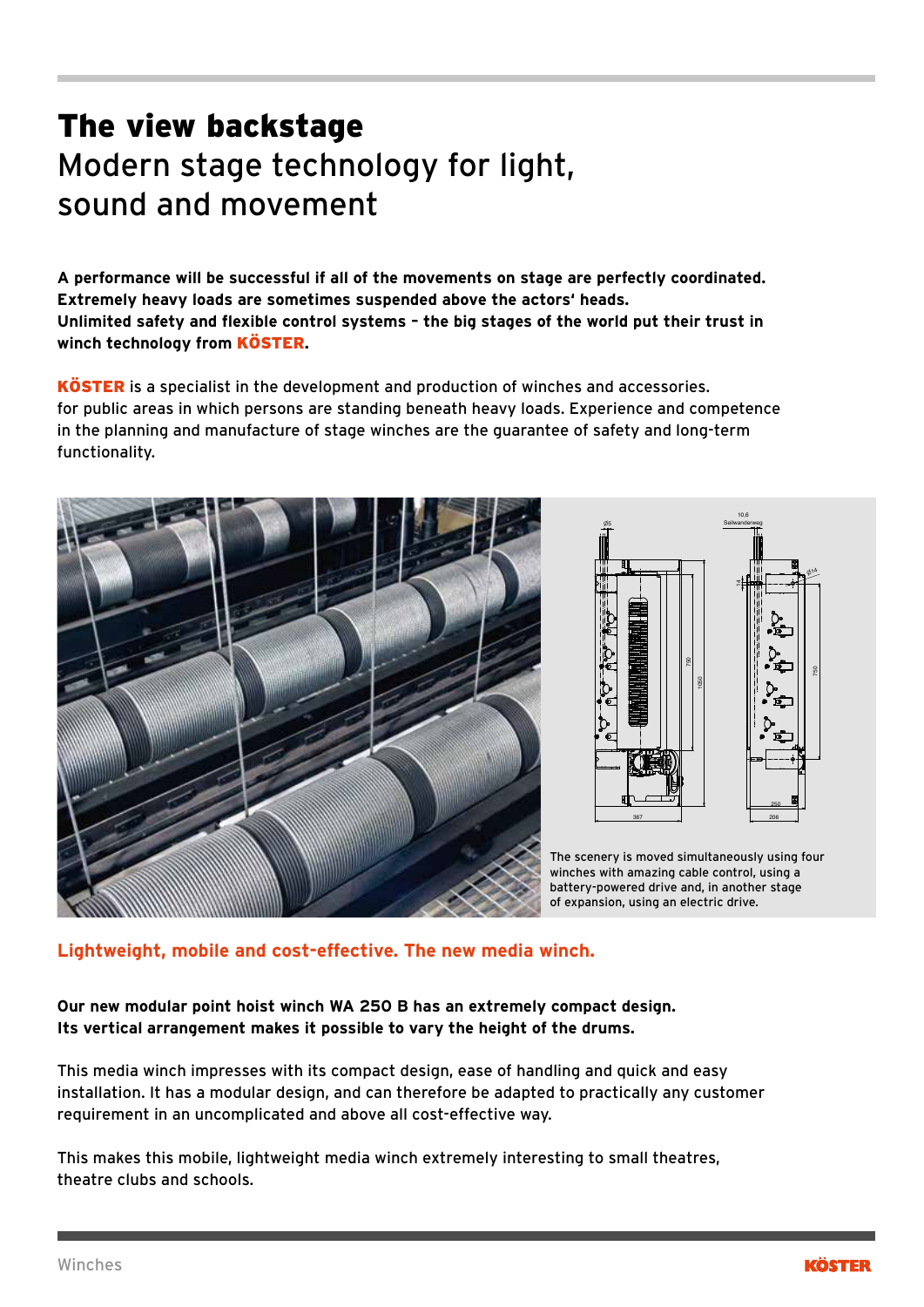## Perfect stage technology Silent and invisible

Our stage and banner winches are flexible in terms of design and load-bearing capacity. Of course, they always comply with all of the relevant directives and standards for any use in theatres, multi-purpose rooms, auditoriums and similar public rooms.



Control console, deflection rollers and the necessary mounting brackets are included in the scope of delivery of the products with electric drive that are described here. We would be pleased to take care of installation. \* The illustrations that are shown represent usage examples.